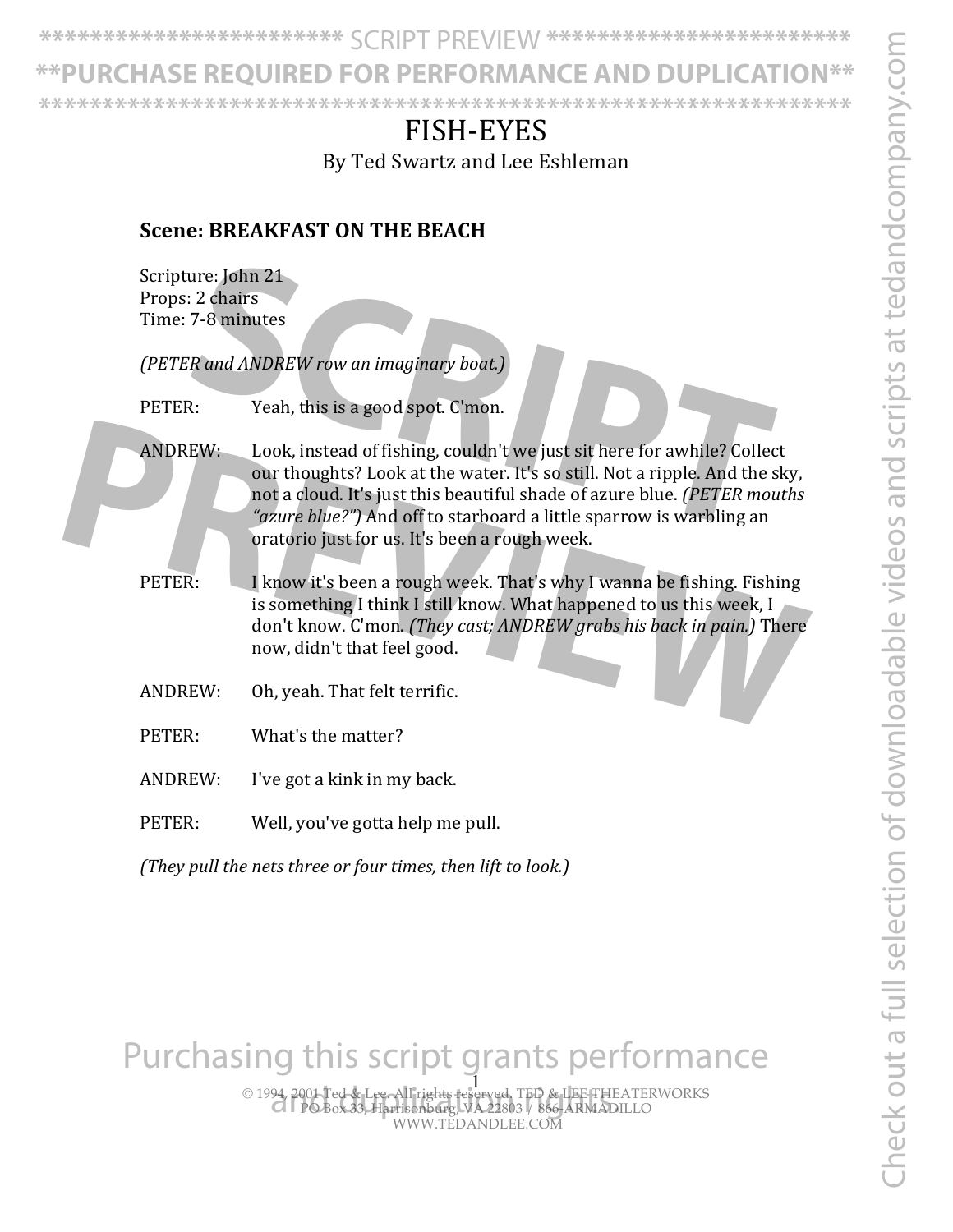**\*\*\*\*\*\*\*\*\*\*\*\*\*\*\*\*\*\*\*\*\*\*\*\*** SCRIPT PREVIEW **\*\*\*\*\*\*\*\*\*\*\*\*\*\*\*\*\*\*\*\*\*\*\*\***

#### **\*\*PURCHASE REQUIRED FOR PERFORMANCE AND DUPLICATION\*\***

**\*\*\*\*\*\*\*\*\*\*\*\*\*\*\*\*\*\*\*\*\*\*\*\*\*\*\*\*\*\*\*\*\*\*\*\*\*\*\*\*\*\*\*\*\*\*\*\*\*\*\*\*\*\*\*\*\*\*\*\*\*\*\*\***

|  | BOTH: Nothing.                                                                           |                                                                                                                                                                                                                                                                                                                                                                            |  |
|--|------------------------------------------------------------------------------------------|----------------------------------------------------------------------------------------------------------------------------------------------------------------------------------------------------------------------------------------------------------------------------------------------------------------------------------------------------------------------------|--|
|  | PETER:                                                                                   | Okay, Andrew, this time let's really try and get this one out there.                                                                                                                                                                                                                                                                                                       |  |
|  | <b>ANDREW:</b>                                                                           | What are you saying? That I'm not doing my part?                                                                                                                                                                                                                                                                                                                           |  |
|  | PETER:                                                                                   | No. I just said "Let's really try and get this one out there." That's all I<br>said.                                                                                                                                                                                                                                                                                       |  |
|  | <b>ANDREW:</b>                                                                           | I know it's all you said. It's just that it seems so obvious, it seems like<br>it doesn't really need to be stated out loud that we should really try<br>and get it out there. Because I don't think we'll catch any fish at all if<br>we really keep it IN HERE. All of the fish are out there. There's an "out-<br>there-ness" about fish. That's one of their qualities |  |
|  | PETER:                                                                                   | Just pick up the net and throw it!                                                                                                                                                                                                                                                                                                                                         |  |
|  | <b>ANDREW:</b>                                                                           | Out there? (Pause) Just clarifying.                                                                                                                                                                                                                                                                                                                                        |  |
|  |                                                                                          | (They cast again, pull the nets three or four times, then lift to look.)                                                                                                                                                                                                                                                                                                   |  |
|  | BOTH: Nothing.                                                                           |                                                                                                                                                                                                                                                                                                                                                                            |  |
|  | PETER:                                                                                   | All right, Andy. It's rhythm. We need a good rhythm to get a good cast<br>that floats out there. Life's about rhythm  (Noticing ANDREW staring<br>at him, amused) Come on, I know what I'm talking about.                                                                                                                                                                  |  |
|  | <b>ANDREW:</b>                                                                           | I know you do. I just like hearing you talk.                                                                                                                                                                                                                                                                                                                               |  |
|  | PETER:                                                                                   | Okay, c'mon. Rhythm. Ready?                                                                                                                                                                                                                                                                                                                                                |  |
|  | (They get in sync and cast again, pull the nets three or four times, then lift to look.) |                                                                                                                                                                                                                                                                                                                                                                            |  |

BOTH: Nothin'.

Purchasing this script grants performance

© 1994, 2001 Ted & Lee. All rights reserved. TED & LEE THEATERWORKS PO Box 33, Harrisonburg, VA 22803 / 866-ARMADILLO WWW.TEDANDLEE.COM 2 and duplication rights.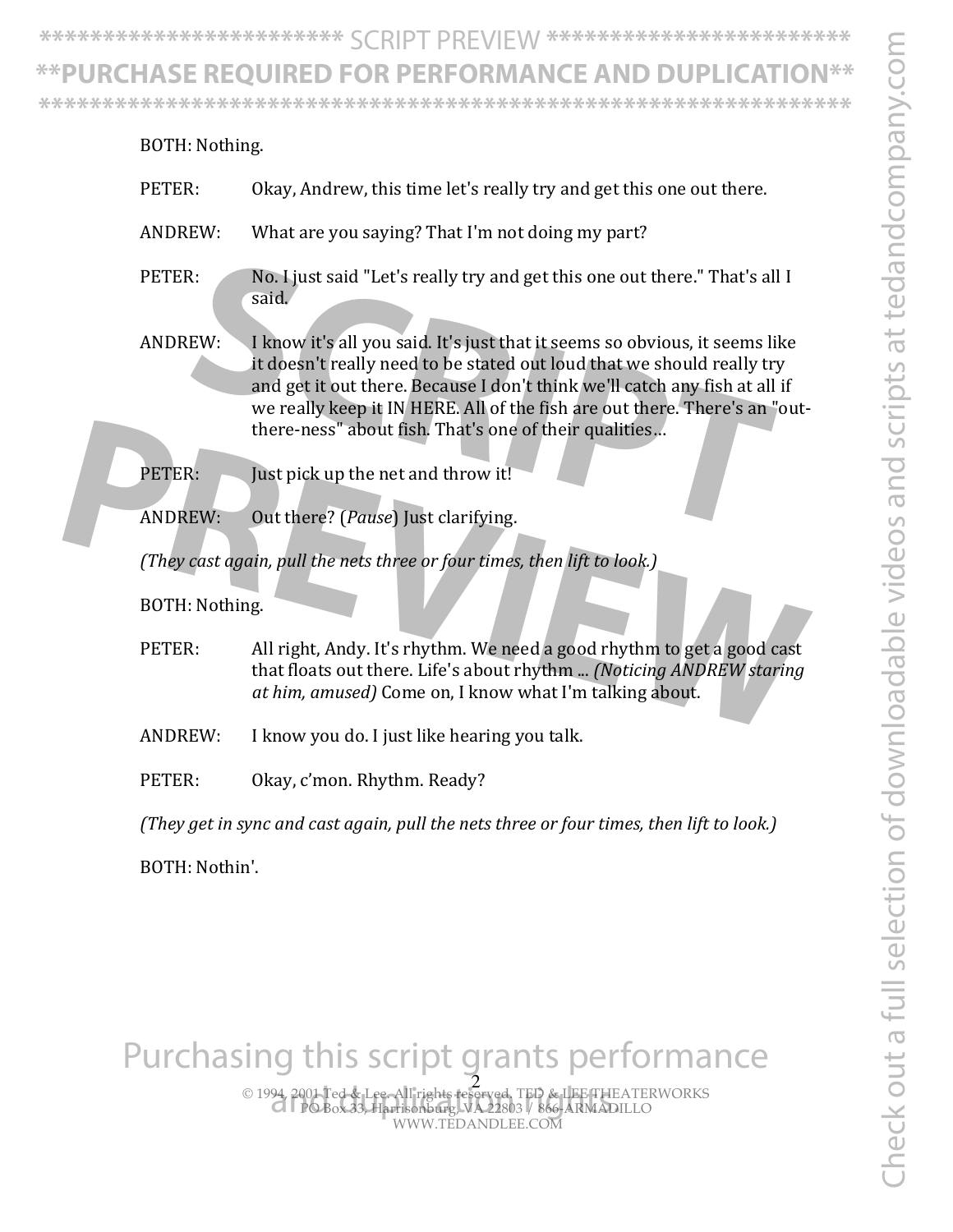Check out a full selection of downloadable videos and scripts at tedandcompany.com Theck out a full selection of downloadable videos and scripts at tedandcompany.co

**\*\*\*\*\*\*\*\*\*\*\*\*\*\*\*\*\*\*\*\*\*\*\*\*** SCRIPT PREVIEW **\*\*\*\*\*\*\*\*\*\*\*\*\*\*\*\*\*\*\*\*\*\*\*\***

## **\*\*PURCHASE REQUIRED FOR PERFORMANCE AND DUPLICATION\*\***

**\*\*\*\*\*\*\*\*\*\*\*\*\*\*\*\*\*\*\*\*\*\*\*\*\*\*\*\*\*\*\*\*\*\*\*\*\*\*\*\*\*\*\*\*\*\*\*\*\*\*\*\*\*\*\*\*\*\*\*\*\*\*\*\***

- PETER: Man, whose bonehead idea was it to come fishing?
- ANDREW: Oh, if I could only remember. Who could it have been? Probably someone IN THIS BOAT. Oooooooh, I need more clues.
- PETER: Funny.
- ANDREW: *(Sits)* I've narrowed it down to two.

*(PETER notices someone on the shore.)* 

- PETER: Andy, who's that on the shore?
- ANDREW: I don't know. But he's hollering at us. **SCRIPT**

BOTH: WHAAAAAAAAAAAAT!!!!!!!!????????

PETER: Have we caught anything?

ANDREW: Oh, ha ha ha. Aren't you the funny one, you halibut heckler. ANDREW: I don't know. But he's hollering at us.<br>
BOTH: WHAAAAAAAAAAAATI!!!!!!!!????????<br>
PETER: Have we caught anything?<br>
ANDREW: Oh, ha ha ha. Aren't you the funny one, you halibut heckler.<br>
BOTH: NO0000000!<br>
(*They turn* 

BOTH: NOOOOOOO!

*(They turn away, then hear the call again.)* 

BOTH: WHAAAAAAAAATTTT?

- ANDREW: Caaaaa...Caaa... Cashew. Nuts. Cashew nuts. Cashew nuts on the other side. Cashew nuts?
- PETER: Cashew nuts?
- $ANDREW:$  Did you bring a snack?

## Purchasing this script grants performance

© 1994, 2001 Ted & Lee. All rights reserved. TED & LEE THEATERWORKS PO Box 33, Harrisonburg, VA 22803 / 866-ARMADILLO WWW.TEDANDLEE.COM 3 and duplication rights.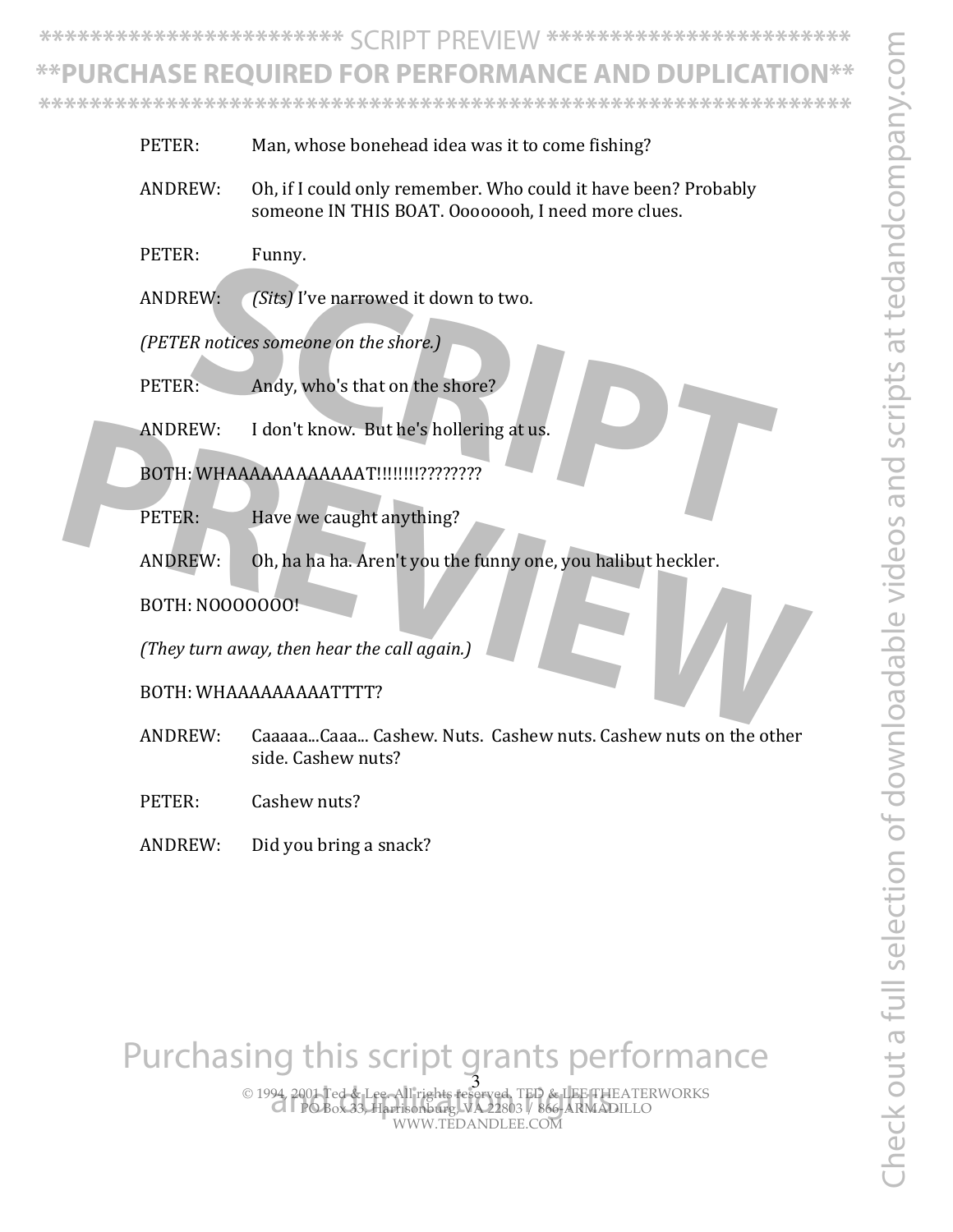Check out a full selection of downloadable videos and scripts at tedandcompany.com Check out a full selection of downloadable videos and scripts at tedandcompany.com

**\*\*\*\*\*\*\*\*\*\*\*\*\*\*\*\*\*\*\*\*\*\*\*\*** SCRIPT PREVIEW **\*\*\*\*\*\*\*\*\*\*\*\*\*\*\*\*\*\*\*\*\*\*\*\***

### **\*\*PURCHASE REQUIRED FOR PERFORMANCE AND DUPLICATION\*\***

**\*\*\*\*\*\*\*\*\*\*\*\*\*\*\*\*\*\*\*\*\*\*\*\*\*\*\*\*\*\*\*\*\*\*\*\*\*\*\*\*\*\*\*\*\*\*\*\*\*\*\*\*\*\*\*\*\*\*\*\*\*\*\*\***

| PETER:         | No, I didn't bring one.                                                                                                                                                                                                                                                                                                                                                      |
|----------------|------------------------------------------------------------------------------------------------------------------------------------------------------------------------------------------------------------------------------------------------------------------------------------------------------------------------------------------------------------------------------|
|                | BOTH: WHAAAAAAAAAAAAT?!                                                                                                                                                                                                                                                                                                                                                      |
| <b>ANDREW:</b> | Caaaacaaaaa                                                                                                                                                                                                                                                                                                                                                                  |
| PETER:         | Here he goes again                                                                                                                                                                                                                                                                                                                                                           |
| <b>ANDREW:</b> | CAST! Okay, second word. (Gives a charades symbol) You  you<br>your                                                                                                                                                                                                                                                                                                          |
| PETER:         | He's talking about us.                                                                                                                                                                                                                                                                                                                                                       |
| <b>ANDREW:</b> | Cast your                                                                                                                                                                                                                                                                                                                                                                    |
| PETER:         | What do you cast?                                                                                                                                                                                                                                                                                                                                                            |
| <b>ANDREW:</b> | Nets! Cast your nets! Cast your nets on the other side. That makes a lot<br>more sense than cashew nuts.                                                                                                                                                                                                                                                                     |
|                | BOTH: (Pause) WHHHHYYYYY?! (Can't hear the answer)<br>WHAAAAAAAT?                                                                                                                                                                                                                                                                                                            |
| PETER:         | Andy, he's not projecting at all.                                                                                                                                                                                                                                                                                                                                            |
| <b>ANDREW:</b> | There is no diaphragm support. Cast your nets on the other side.<br>Thank you! Thanks for that great advice.                                                                                                                                                                                                                                                                 |
|                | (ANDREW turns away, while PETER watches for a short time.)                                                                                                                                                                                                                                                                                                                   |
| PETER:         | Hey Andy, why don't we just do what he says?                                                                                                                                                                                                                                                                                                                                 |
| <b>ANDREW:</b> | <i>(Laughing)</i> Give me one good reason.                                                                                                                                                                                                                                                                                                                                   |
| PETER:         | I don't think he's gonna shut up until we do.                                                                                                                                                                                                                                                                                                                                |
| <b>ANDREW:</b> | (Looks out at the figure on shore, considers) Okay. But Pete, let's really<br>try and get this one out there. (They gather the net and cast in rhythm,<br>on the other side.) Well I hope he's happy (PETER looks at Jesus as if<br>to say "how's that?" Suddenly, they are pulled rapidly to side; hanging<br>off the edge of the stage/boat.) I think we've got something. |
|                | Purchasing this script grants performance                                                                                                                                                                                                                                                                                                                                    |
|                | © 1994, 2001 Ted & Lee All rights reserved TED & LEE THEATERWORKS<br>CIPOBox 33, Harrisonburg, VA 22803 / 866-ARMADILLO                                                                                                                                                                                                                                                      |

WWW.TEDANDLEE.COM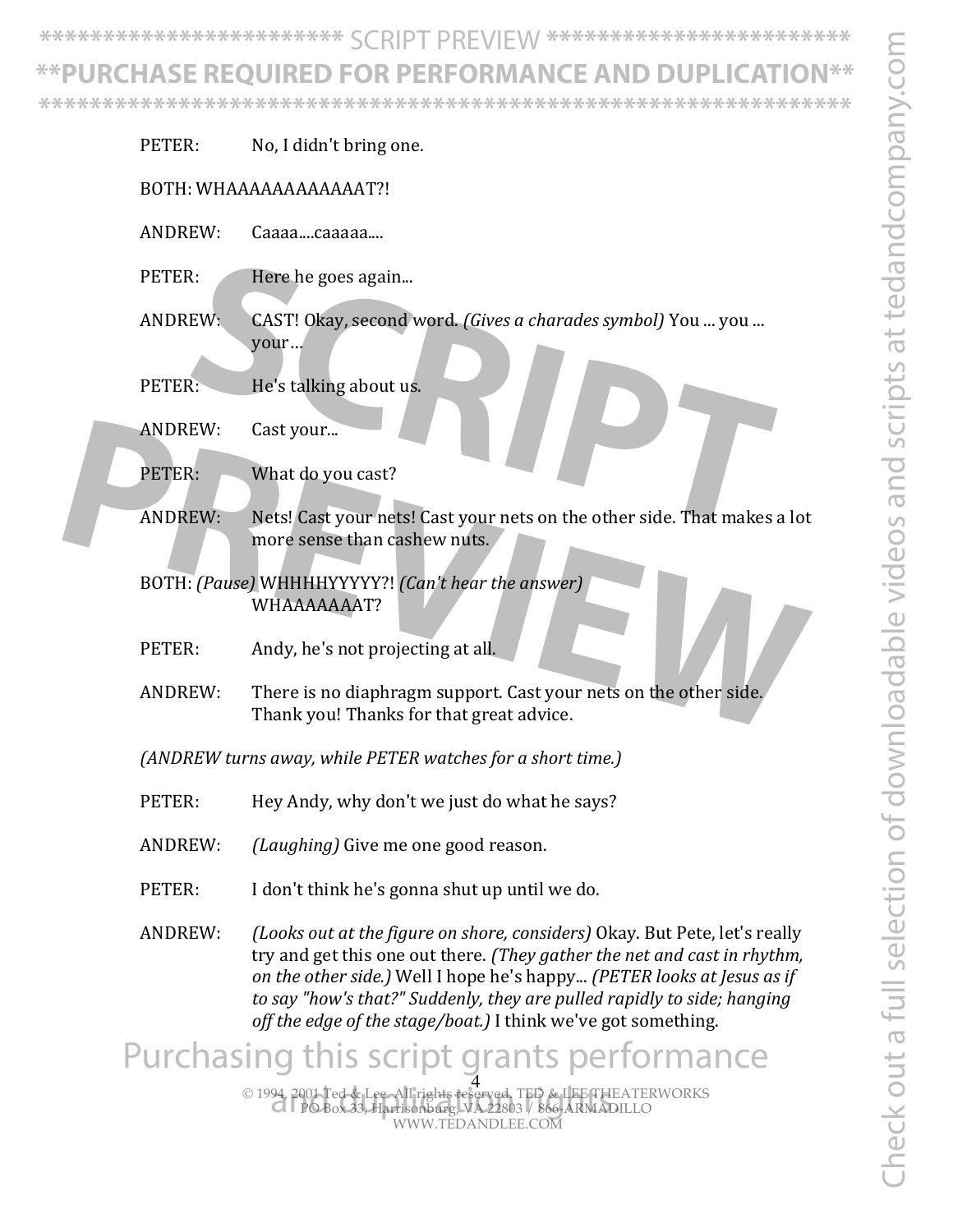**\*\*\*\*\*\*\*\*\*\*\*\*\*\*\*\*\*\*\*\*\*\*\*\*** SCRIPT PREVIEW **\*\*\*\*\*\*\*\*\*\*\*\*\*\*\*\*\*\*\*\*\*\*\*\***

#### **\*\*PURCHASE REQUIRED FOR PERFORMANCE AND DUPLICATION\*\***

PETER: Oh, do you think so? (*They pull in, three times, then see a huge catch.*) **\*\*\*\*\*\*\*\*\*\*\*\*\*\*\*\*\*\*\*\*\*\*\*\*\*\*\*\*\*\*\*\*\*\*\*\*\*\*\*\*\*\*\*\*\*\*\*\*\*\*\*\*\*\*\*\*\*\*\*\*\*\*\*\***

|  | PETER:           | Oh, do you think so? [They pull in, three times, then see a huge catch.]<br>WHOOOOOOO! Would you look at all the fish!              |
|--|------------------|-------------------------------------------------------------------------------------------------------------------------------------|
|  | <b>ANDREW:</b>   | Holy mackerel!                                                                                                                      |
|  | PETER:           | I have never seen so many fish in one catch, there must be a hundred<br>and                                                         |
|  | <b>ANDREW:</b>   | fifty three. One hundred and fifty-three in a single cast. Man we've<br>still got it!                                               |
|  | PETER:           | It is a good thing that we decided to cast on this side of the                                                                      |
|  | <b>ANDREW:</b>   | 'Cause we said, it's not happening over here, so we said we would<br>cast                                                           |
|  |                  | (They stop, then look to the shore.)                                                                                                |
|  | PETER:           | Who IS that?                                                                                                                        |
|  | <b>ANDREW:</b>   | I don't know, but he's cooking something.                                                                                           |
|  | PETER:           | What's he making?                                                                                                                   |
|  | $(They\ sniff.)$ |                                                                                                                                     |
|  | <b>ANDREW:</b>   | Fish.                                                                                                                               |
|  | PETER:           | And bread.                                                                                                                          |
|  | <b>ANDREW:</b>   | Huh. Fish and (They suddenly realize who it is on the shore; laughing)<br>Bread and fish. Peter, do you think there will be enough? |
|  |                  |                                                                                                                                     |

*(They both laugh, then embrace.)* 

#### END

Please make the following notation in printed bulletins or other matter related to your performance of the piece: © 1994, 2001, Ted Swartz & Lee Eshleman ("Ted & Lee"). All rights reserved. Used by permission.

© 1994, 2001 Ted & Lee. All rights reserved. TED & LEE THEATERWORKS PO Box 33, Harrisonburg, VA 22803 / 866-ARMADILLO WWW.TEDANDLEE.COM 5<br>94. 2001 Ted & Lee All rights reserved. TED & LEE THEA<br>21 POB0x 33, Harrisonburg, VA 22803 / 866-ARMADII Purchasing this script grants performance